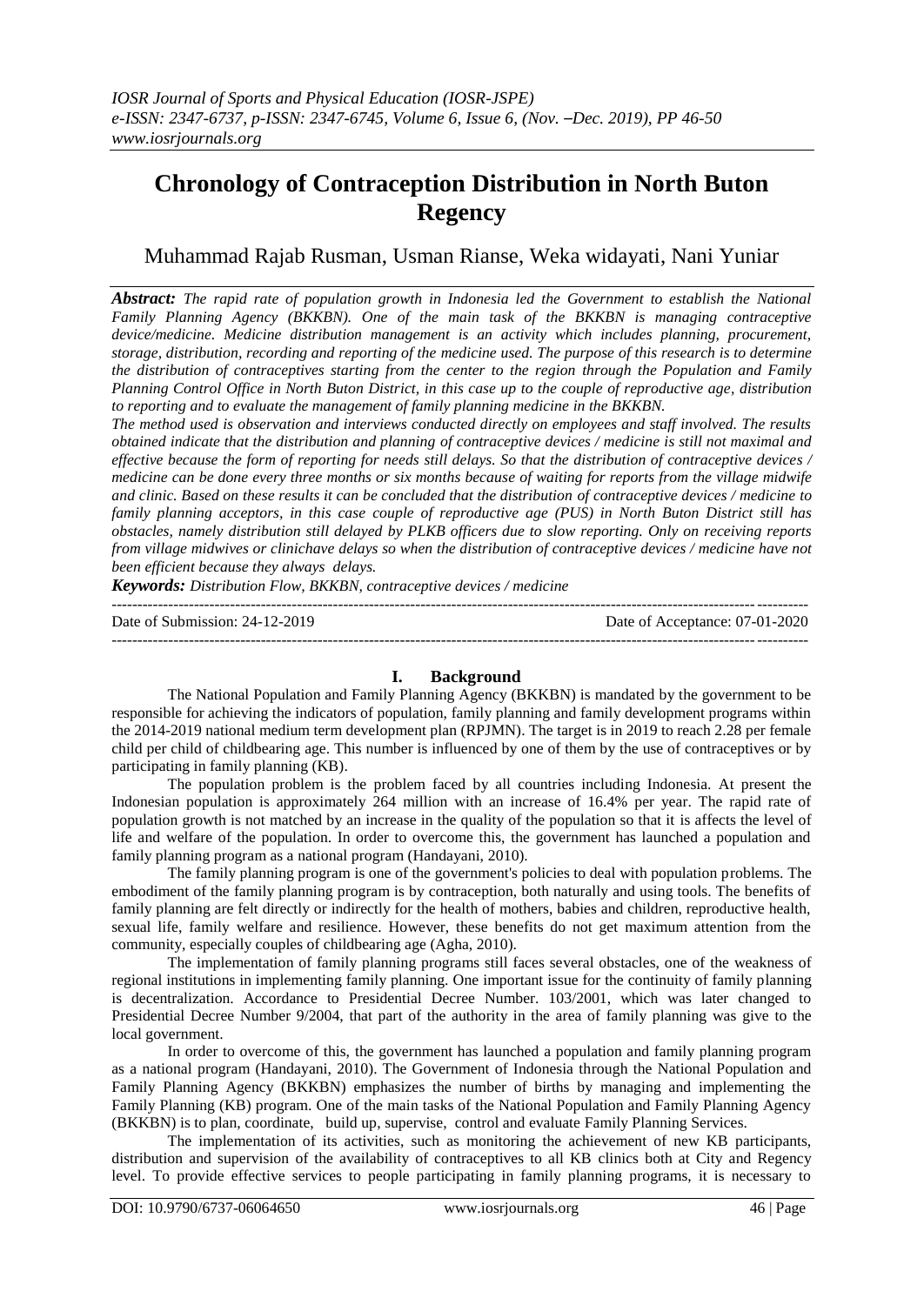support the presentation of data and information on reporting activities on a regular basis to help plan contraceptive distribution, monitoring and evaluation of family planning programs at the district / city level. To meet the information needed in the reporting, there must be a data supporting information. Like the KB achievement target report, data on coverage of new KB participants is needed per month. While information for the distribution and availability of contraceptive reports in each family planning clinic (KKB) is not possible without the preparation of contraceptive distribution plans (BKKBN, 2011).

## **II. Research Methods**

The study was conducted at the North Buton District Population and Family Planning Office. This type of research is qualitative using an observational approach. This research is also evaluative in which monitoring activities are ongoing. Data collection methods used were observational interviews and data collection.

## **III. Results And Discussion**

The distribution channel for contraceptive devices / drugs in this study is to determine the distribution process of contraceptive management tools / drugs carried out by the government starting from the central BKKBN to the regions. Prior to the distribution of contraceptives is to process data based on reports coming from the province. This is done to be able to estimate the number of contraceptive devices / drugs that will be planned. In this report, we can estimate the number of contraceptive devices / medicines ordered at the provincial level.

At the central level, as a distributor, the process of distributing contraceptives is carried out by providing provision of contraceptive support services carried out by BKKBN, BKKBN provincial representatives, and local governments by appointing regional apparatus and KB health facilities (Regulation of the Head of the National Population and Family Planning Agency Number 3 of 2017 About Provision of Support Facilities for Contraception Services in Population, Family Planning and Family Development Programs).

The Department of Population and Family Planning Control proposes the need for medical equipment and supporting facilities for family planning services to the Provincial BKKBN Representative Office according to the number and type needed. Planning of family planning services at the district level is prepared based on a situation analysis including the results of previous year family planning services proposed by the health facilities. The need for district-level alkon is continued by the provincial BKKBN to the central BKKBN.

Contraceptive devices and medicines are sent from the Central BKKBN to the Provincial BKKBN Representative, then to the SKPD of the North Buton Regency Population and Control Agency. The resident control and KB office sends allocations according to the request from the Clinic at the Puskesmas and the village midwife. Then the department of population control and family planning to distribute to the health center and its network in accordance with the proposed needs. Channeling can be done with a pull distribution system (request system) and push distribution system (Dropping). At the time of distribution of the Puskesmas service network (Pustu, Pusling and village midwives) received an allocation from the Puskesmas and PLKB in their area.

Receipt or distribution must be done by using a Letter of Outgoing Goods (SBBK) signed by the treasurer of goods and the sender. Distribution / distribution of allocon must follow the principle of First in First Out (FIFO) is the process of dispensing the allocon based on time, if the first entry must be issued earlier. It also uses the principle of First to expire date First Out (FEFO), is the process of removing allocon and non-alocon based on expired limits, if the allocon whose limit is expired earlier must be issued earlier (Kemenkes RI, 2004) As in the distribution mechanism chart below: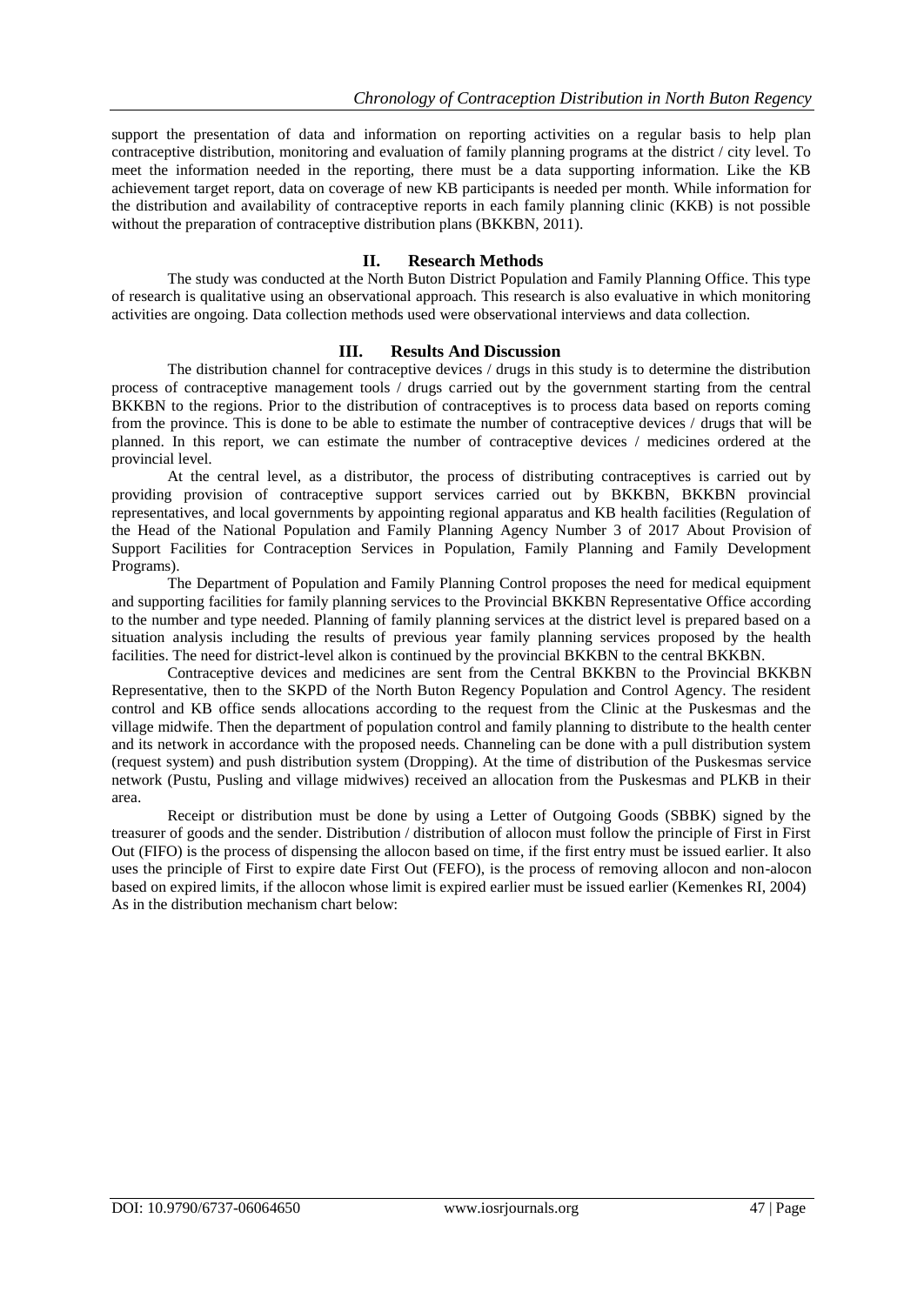

Tools and medicines can also be provided by the North Buton District through the APBD of the Population and Family Planning Control Office that we are familiar with with the Request for Community Participation (PPM), both new KB participants (PB) and active KB participants (PA), BKKBN (2008). Procurement is carried out in the district of North Buton based on requests from acceptors of fertile age couples for those who want to try injection contraceptives. Procurement is done itself by shopping directly by the department. Therefore, the department is trying to hold a one-month injection allocation to be tried at EFA through regional budget planning. This was done because only three types of contraceptive devices and drugs were provided by the center for three months.

Until the using of family planning acceptors in this case couples of fertile age couples through village midwives obtained from clinics in their respective puskesmas in North Buton District. The distribution of its use is carried out on every daily service performed at the puskesmas and free services every three months or six months carried out by the Department of Population and Family Planning Control. But there is a problem that occurs every time the distribution always delays, as a result of reporting requests from village midwives who are always late. Therefore, the acceptor sometimes usually takes his own alternative by buying outside in this case the nearest drugstore or pharmacy.

Whereas in fact distribution based on existing rules that we can use for the distribution of contraceptives is only in the office of the Population and Family Planning Control, village midwives and district level KB counselors. Based on the flow of contraception is according to the level of need in each district to village level.

After arriving at each clinic in the subdistrict or puskesmas, the next task is PLKB and village midwives who will be in direct contact with couples of childbearing age as acceptors. In the distribution must use the registration form to find out how many need pills, implants, IUDs, condoms. Following the distribution flow: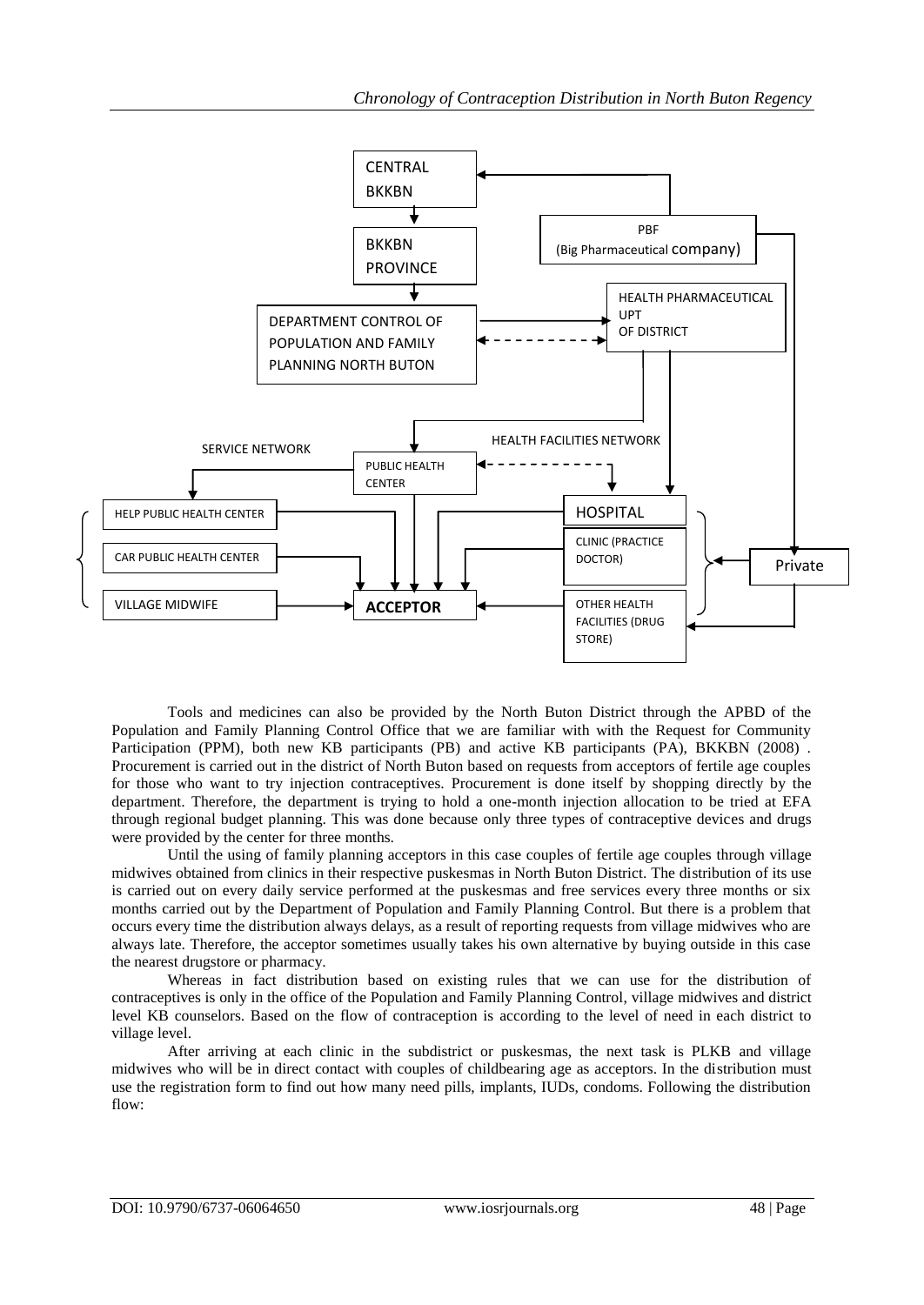

*Primary data from interviews and observations, 2019*

Focusing more on this research, the most important thing is that the distribution flow is conducted regularly every month, which is distributed directly in every clinic in the Puskesmas with the midwife in charge of the clinic itself. Furthermore, it will be distributed again to every midwife, Pustu, and doctor.

Because of the limited time and place to expedite family planning acceptors to get services they usually tend to practice midwives in villages.

Whereas the distribution and marketing relationship in this study is fertile age couples as active acceptors are more dominant in getting directly at puskesmas and midwives practice in villages and subdistricts. Acceptors are more active in puskesmas than must order and then be delivered at their respective homes by officers. Or ask for the service of put contraceptives at home, all acceptors are aware to do in the health service.

All fertile age couples who become family planning acceptors prefer to the puskesmas to have both injectable and implantable contraceptives or uterine contraceptives (IUDs).

#### **IV. Conclusion**

Based on the research that has been done, it can be concluded:

1. The distribution of contraceptive devices / medicine to family planning acceptors, in this case fertile age couples (PUS) in North Buton District, are still have obstacles, namely the delay of distribution from PLKB officers due to slow reporting from puskesmas clinics and village midwives.

2. Management and reporting carried out in the Department of Population Control and Family Planning in North Buton District have not been maximized, so that the distribution in the storage and reception of contraceptives is still has delays.

#### **V. Suggestion**

1. The Department of Population and Family Planning of North Buton Regency should pay attention to all provisions stipulated in the Regulation of the Head of the National Population and Family Planning Agency in the guidelines for planning, receiving, storing and reporting and distributing contraceptive devices / medicine by increasing the quality of personnel through knowledge training and Skills.

2. The Department of Population and Family Control in North Buton Regency should pay more attention to the supply of contraceptive devices / drugs in the warehouse to avoid accumulation of contraceptive devices / drugs so that EFAs do not buy outside and also avoid the expiry of contraceptive devices and drugs.

#### **References**

- [1]. Agha, S. (2010). Intentions to use contraceptive in Pakistan: Implications for Behavior change campaigns. BMC Public Health, 10 (450), 1-13. Doi : 10.1186/1471-2458-10-450.
- [2]. BKKBN. 1998. Increased male participation in family planning and reproductive health, [3]. BKKBN, 2007. Gender in the KB and KR programs. http://gemapira.bkkbn.go.id/artikel
- BKKBN, 2007. Gender in the KB and KR programs. http://gemapira.bkkbn.go.id/artikel02-21.html.
- [4]. Handayani, Sri. 2010. Textbook on family planning services. Yogyakarta: Rihana Reader.
- [5]. Handoko, Hani, 2001, Management of Personnel and Human Resources Seventh Edition, Yoyakarta, BPFE Publisher.
- [6]. Joshua Oyeniyi Aransinola. 2014. Journal International Women's perceptions and reflections of male partners and couple dynamics in family planning adoption in selected urban slums in Nigeria: a qualitative exploration, BMC Public Health.